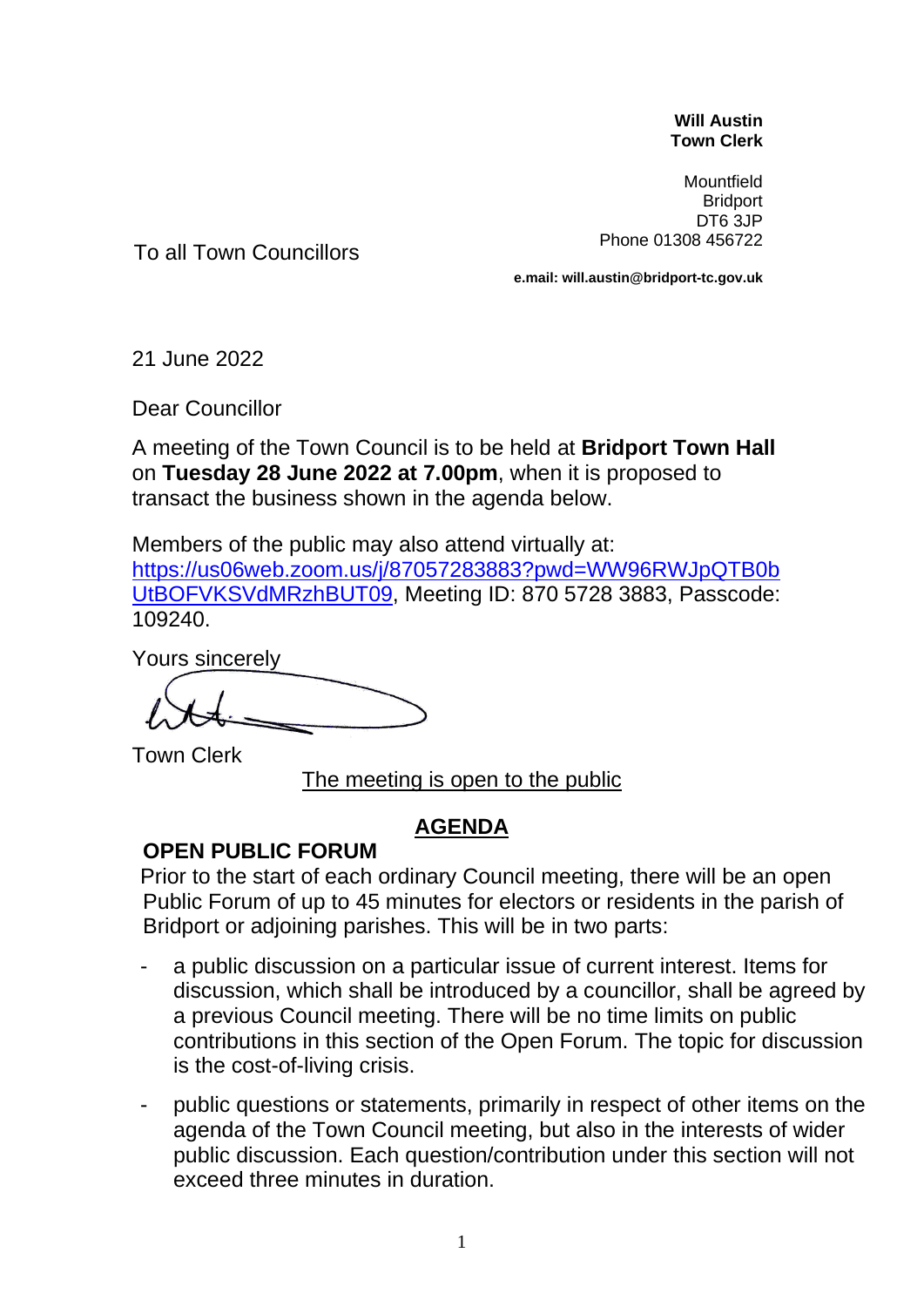- 1. APOLOGIES To receive apologies for absence submitted by Members.
- 2. DECLARATIONS OF INTEREST To receive any declarations of interest by members.
- 3. MINUTES To confirm the minutes of the meeting of the Town Council held on 26 May 2022 [\(copy herewith\).](https://www.bridport-tc.gov.uk/wp-content/uploads/2022/06/M-26-05-22.pdf)
- 4. STANDING ORDER 14(b) Questions, if any, pursuant to Standing Order 14(b).
- 5. COMMITTEES To receive and consider the minutes of the following meetings:

| a. | <b>Planning</b>                               | 6 June 2022  | (copy enclosed)               |
|----|-----------------------------------------------|--------------|-------------------------------|
| b. | <b>Planning</b>                               | 27 June 2022 | (to be tabled at the meeting) |
| c. | <b>Finance and</b><br><b>General Purposes</b> | 13 June 2022 | (copy enclosed)               |

**Including the following recommendations:**

| (Min No. 7) | Annual Accounts - Year Ending 31 March 2022       |
|-------------|---------------------------------------------------|
| RECOMMEND:  | that the Annual Accounts for 2021/22 be approved. |

**(Min No. 13) Appointments and Representatives of the Council** that the list of representatives on outside bodies be approved as in Appendix 1 to the minutes, subject to any additional amendments at Full Council.

**d. Environment and Social Wellbeing 8 June 2022** (**[copy enclosed\)](https://www.bridport-tc.gov.uk/wp-content/uploads/2022/06/M-08-06-22.pdf) Including the following recommendation:**

**(Min No. 7) Breeding Bird Survey** RECOMMEND: that Bridport Town Council makes a statement of intent to be a Bird Friendly Town and establishes a task and finish group to pursue this objective.

- 6. ANNUAL GOVERNANCE AND ACCOUNTABILITY RETURN 2021/22 To consider a report of the Town Clerk, [ENCL: 3729.](https://www.bridport-tc.gov.uk/wp-content/uploads/2022/06/28-06-22-Annual-Return-ENCL-3729.pdf)
- 7. PUBLIC OPEN FORUM To agree issue for discussion at the next Open Forum.